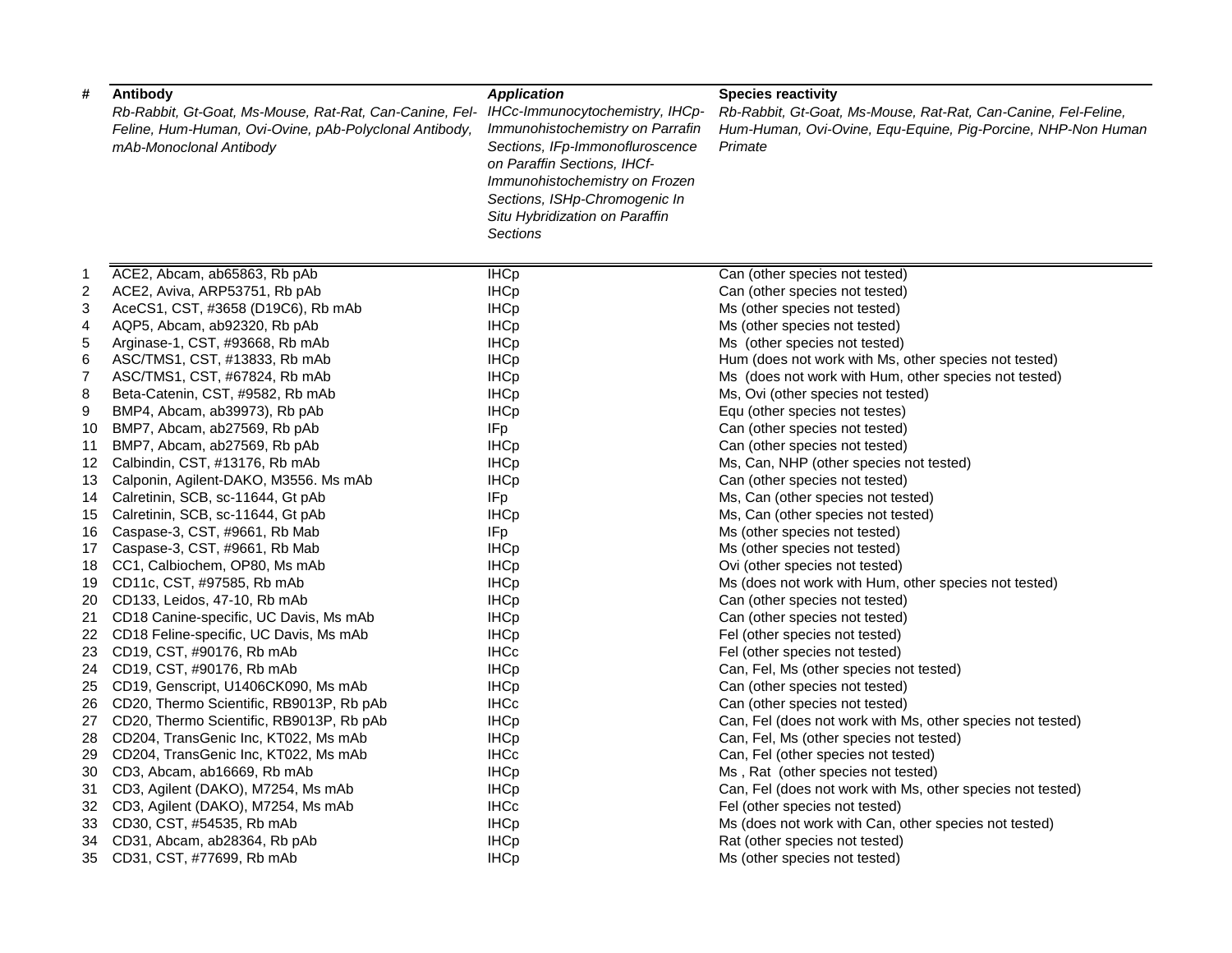| 36 | CD31, DAKO, M0823, Ms mAb                                  | <b>IHCp</b> | Can, Fel (other species not tested)                                |
|----|------------------------------------------------------------|-------------|--------------------------------------------------------------------|
| 37 | CD31. Dianova, DIA-310, Rt mAb                             | <b>IHCp</b> | Ms (other species not tested)                                      |
| 38 | CD33, Abcam, ab199432, Rb mAb                              | <b>IFp</b>  | Hum (does not work with Ms, other species not tested)              |
| 39 | CD33, Abcam, ab199432, Rb mAb                              | <b>IHCp</b> | Hum (does not work with Ms, other species not tested)              |
| 40 | CD34, Abcam, ab81289, Rb mAb                               | <b>IHCp</b> | Ms, Ovi (other species not tested)                                 |
| 41 | CD3ε, Bio-Rad, MCA1477T, Rt mAb                            | <b>IHCp</b> | Can, Fel, Ms (other species not tested)                            |
| 42 | CD3ε, Bio-Rad, MCA1477T, Rt mAb                            | IFp         | Ms (other species not tested)                                      |
| 43 | CD3ε, CST, #99940, Rb mAb                                  | <b>IHCp</b> | Can, Fel, Ms (other species not tested)                            |
| 44 | CD3ε, Mason 75E1 Canine-specific, Ms mAb                   | <b>IHCp</b> | Can (other species not tested)                                     |
| 45 | CD4, Abcam, ab183685, Rb mAb                               | <b>IHCp</b> | Ms (does not work with Hum; other species not tested)              |
| 46 | CD4, Abcam, ab183685, Rb mAb                               | <b>IFp</b>  | Ms (does not work with Hum; other species not tested)              |
| 47 | CD40, CST, #86165, Rb mAb                                  | <b>IHCp</b> | Ms (does not work with Hum; other species not tested)              |
| 48 | CD44, CST, #37259, Rb mAb                                  | <b>IHCp</b> | Ms (other species not tested)                                      |
| 49 | CD45-LCA, BdBioSci, 553076, Rt mAb                         | IFp         | Ms (other species not tested)                                      |
| 50 | CD45-LCA, BdBioSci, 553076, Rt mAb                         | <b>IHCp</b> | Ms (other species not tested)                                      |
| 51 | CD45-LCA, CST, #13917, Rb mAb                              | IFp         | Hum (does not work with mouse, other species not tested)           |
| 52 | CD45-LCA, CST, #13917, Rb mAb                              | <b>IHCp</b> | Hum (does not work with mouse, other species not tested)           |
| 53 | CD45R/B220, BD Biosciences, 550286, Rt mAb                 | IFp         | Ms (other species not tested)                                      |
| 54 | CD45R/B220, BD Biosciences, 550286, Rt mAb                 | <b>IHCp</b> | Ms (other species not tested)                                      |
| 55 | CD45RO, CST, #55618, Ms mab                                | <b>IHCp</b> | Hum (does not work with mouse, other species not tested)           |
| 56 | CD68, Bio-Rad, MCA1957GA, Rt mAb                           | <b>IHCp</b> | Ms (other species not tested)                                      |
| 57 | CD68, Leica/Novocastra, NCL-L-CD68 (CD68-L-CE), Ms m/ IHCp |             | Hum (does not work with mouse, other species not tested)           |
| 58 | CD79a, DAKO, M7050, Ms mAb                                 | <b>IHCp</b> | Can (other species not tested)                                     |
| 59 | CD79b, CST, #96024, Rb mAb                                 | <b>IHCp</b> | Can, Fel, Ms (other species not tested)                            |
| 60 | CD79b, CST, #96024, Rb mAb                                 | IFp         | Ms (other species not tested)                                      |
| 61 | CD8-a647, Santa Cruz Bio, SC-53063, Ms mAb                 | <b>IFp</b>  | Rat (other species not tested)                                     |
| 62 | CD8α, CST, #98941, Rb mAb                                  | IFp         | Ms, Rat (does not work with Can and Hum, other species not tested) |
| 63 | CD8α, CST, #98941, Rb mAb                                  | <b>IHCp</b> | Ms, Rat (does not work with Can and Hum, other species not tested) |
| 64 | ChoKA, Abcam, ab88052, Rb pAb                              | <b>IHCp</b> | Ms (other species not tested)                                      |
| 65 | Chromagranin-A, Agilent Dako, M086929-2, Ms mAb            | <b>IHCp</b> | Can (other species not tested)                                     |
| 66 | C-Kit, Biocare, cme296a, Rb mAb                            | <b>IHCp</b> | Can, Ms (other species not tested)                                 |
| 67 | C-Kit, CST, #37805, Rb mAb                                 | <b>IHCp</b> | Can (does not work with Ms; other species not tested)              |
| 68 | C-Kit/CD117, DAKO, A4502, Rb pAb                           | <b>IHCp</b> | Can, Ms (other species not tested)                                 |
| 69 | Connexin-43, CST, #3512, Rb mAb                            | <b>IHCp</b> | Can (other species not tested)                                     |
| 70 | COQ-4, Proteintech, 16641-1AP, Rb pAb                      | <b>IHCp</b> | Ms (other species not tested)                                      |
| 71 | CSF1R, Thermo, AB_2543474, Rb pAb                          | <b>IHCp</b> | Equ (other species not testes)                                     |
| 72 | DAZL, CST, #13057, Rb mAb                                  | <b>IHCp</b> | Ms (other species not tested)                                      |
| 73 | Desmin, DAKO, M0760, Ms mAb                                | <b>IHCp</b> | Can, Feline (other species not tested)                             |
| 74 | DOG1, Cell Marque (Millipore-Sigma), SP31, Rb mAb          | <b>IHCp</b> | Can (other species not tested)                                     |
| 75 | E-Cadherin, Abcam ab76319, Rb mAb                          | IFp.        | Ms, Can (other species not tested)                                 |
| 76 | E-Cadherin, Abcam ab76319, Rb mAb                          | <b>IHCp</b> | Ms, Can (other species not tested)                                 |
| 77 | Endomucin, Santa Cruz, sc-65495, Rt mAb                    | <b>IHCp</b> | Ms, Can (other species not tested)                                 |
| 78 | ERa, DAKO, IR084, Rb mAB                                   | <b>IHCp</b> | Can (other species not tested)                                     |
| 79 | F4/80, CST, 70076, Rb mAb                                  | <b>IFp</b>  | Ms (other species not tested)                                      |
| 80 | F4/80, CST, 70076, Rb mAb                                  | <b>IHCp</b> | Ms (other species not tested)                                      |
|    |                                                            |             |                                                                    |

| Can, Fel (other species not tested)                                |
|--------------------------------------------------------------------|
| Ms (other species not tested)                                      |
| Hum (does not work with Ms, other species not tested)              |
| Hum (does not work with Ms, other species not tested)              |
| Ms, Ovi (other species not tested)                                 |
| Can, Fel, Ms (other species not tested)                            |
| Ms (other species not tested)                                      |
| Can, Fel, Ms (other species not tested)                            |
| Can (other species not tested)                                     |
| Ms (does not work with Hum; other species not tested)              |
| Ms (does not work with Hum; other species not tested)              |
| Ms (does not work with Hum; other species not tested)              |
| Ms (other species not tested)                                      |
| Ms (other species not tested)                                      |
| Ms (other species not tested)                                      |
| Hum (does not work with mouse, other species not tested)           |
| Hum (does not work with mouse, other species not tested)           |
| Ms (other species not tested)                                      |
| Ms (other species not tested)                                      |
| Hum (does not work with mouse, other species not tested)           |
| Ms (other species not tested)                                      |
| Hum (does not work with mouse, other species not tested)           |
| Can (other species not tested)                                     |
| Can, Fel, Ms (other species not tested)                            |
| Ms (other species not tested)                                      |
| Rat (other species not tested)                                     |
| Ms, Rat (does not work with Can and Hum, other species not tested) |
| Ms, Rat (does not work with Can and Hum, other species not tested) |
| Ms (other species not tested)                                      |
| Can (other species not tested)                                     |
| Can, Ms (other species not tested)                                 |
| Can (does not work with Ms; other species not tested)              |
| Can, Ms (other species not tested)                                 |
| Can (other species not tested)                                     |
| Ms (other species not tested)                                      |
| Equ (other species not testes)                                     |
| Ms (other species not tested)                                      |
| Can, Feline (other species not tested)                             |
| Can (other species not tested)                                     |
| Ms, Can (other species not tested)                                 |
| Ms, Can (other species not tested)                                 |
| Ms, Can (other species not tested)                                 |
| Can (other species not tested)                                     |
| Ms (other species not tested)                                      |
| Ms (other species not tested)                                      |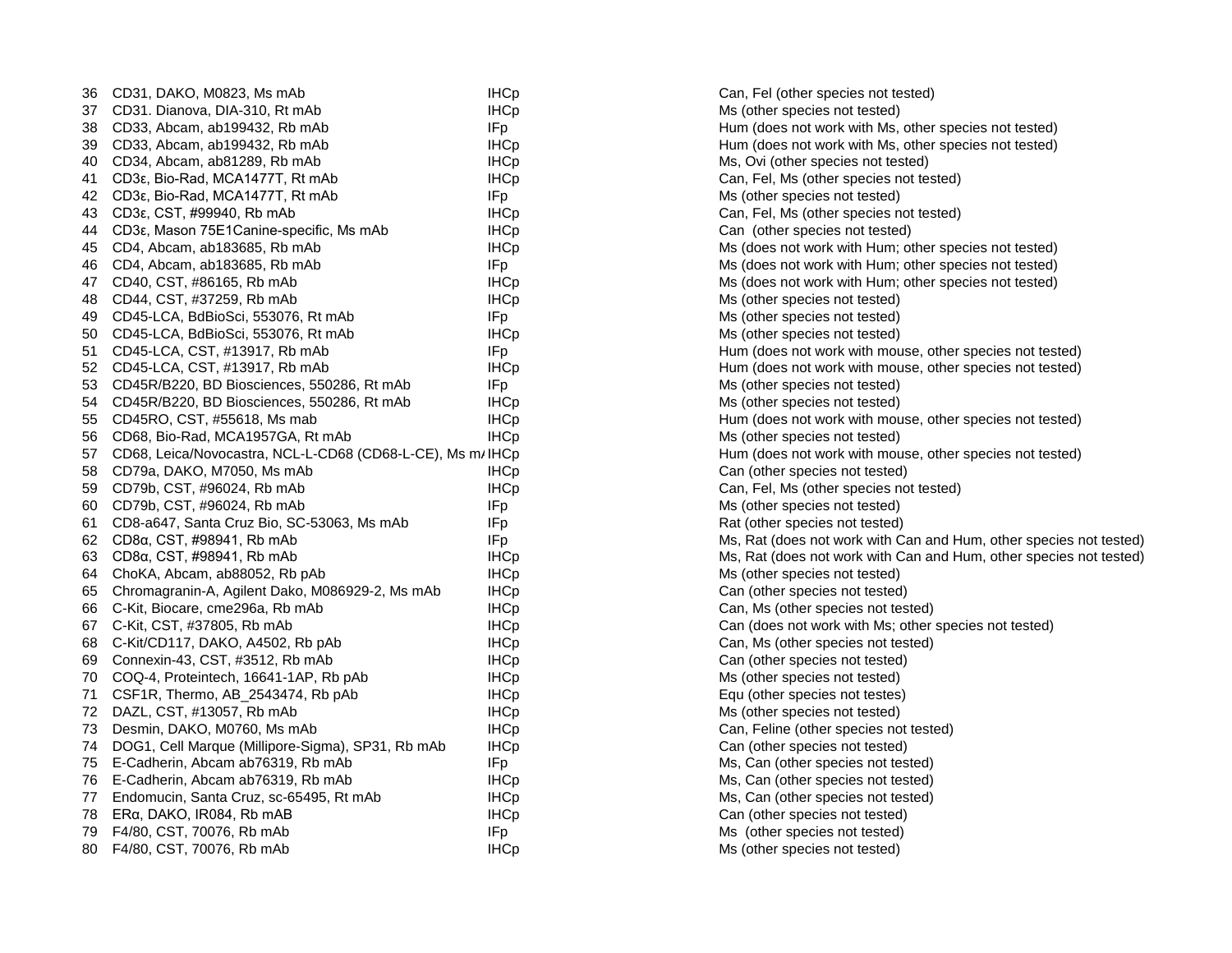| 81 | F4/80, CST, 70076, Rb mAb                              | <b>IHCf</b>     | Ms (other species not tested)                         |
|----|--------------------------------------------------------|-----------------|-------------------------------------------------------|
| 82 | Feline Herpes, BioRad, MCA2490, Ms mAb                 | <b>IHCp</b>     | Fel (other species not tested)                        |
| 83 | FGF2, Abcam, ab8880, Rb pAb                            | <b>IHCp</b>     | Equ (other species not testes)                        |
| 84 | FIP, BioRad, MCA2194, Ms mAb                           | <b>IHCp</b>     | Fel (other species not tested)                        |
|    | 85 Flk-1 (VEGFR-2), Santa Cruz Bio, sc-6251, Ms mAb    | <b>IHCp</b>     | Can (other species not tested)                        |
| 86 | FoxP3, ebiosciences 14-5773-80, Rat mAb                | <b>IHCp</b>     | Ms, Can (other species not tested)                    |
| 87 | FoxP3, CST, 12653, Rb mAb                              | IF <sub>p</sub> | Ms (does not work with Can, other species not tested) |
| 88 | FoxP3, CST, 12653, Rb mAb                              | <b>IHCp</b>     | Ms (does not work with Can, other species not tested) |
| 89 | FVIII, Agilent/DAKO, A0082, Rb pAb                     | <b>IHCp</b>     | Can (other species not tested)                        |
| 90 | GATA4, SC Bio, sc-9053, Rb pAb                         | <b>IHCp</b>     | Can (other species not tested)                        |
| 91 | GFAP, Agilent (DAKO), Z0334, Rb pAb                    | <b>IHCp</b>     | Can, Ms (other species not tested)                    |
| 92 | GFAP, Agilent/DAKO, Z0334, Rb pAb                      | <b>IFp</b>      | Ms, Can (other species not tested)                    |
| 93 | GFP, Abcam, ab6673, Gt pAb                             | <b>IHCp</b>     | GFP, EGFP, YFP reporters                              |
| 94 | GFP, ThermoFisher A-11122, Rb pAb                      | <b>IFp</b>      | GFP, EGFP, YFP reporters                              |
| 95 | GFP, ThermoFisher A-11122, Rb pAb                      | <b>IHCp</b>     | GFP, EGFP, YFP reporters                              |
| 96 | gp100, Abcam, ab137078, Rb mAb                         | <b>IHCp</b>     | Ms, Can (other species not tested)                    |
| 97 | gp100, Abcam, ab137078, Rb mAb                         | IFp             | Ms, Can (other species not tested)                    |
| 98 | GPX4, Sigma, HPA047224, Rb pAb                         | <b>IHCp</b>     | Ms (other species not tested)                         |
|    | 99 Granzyme B, Abcam, ab4059, Rb pAb                   | IFp.            | Can (other species not tested)                        |
|    | 100 Granzyme B, Abcam, ab4059, Rb pAb                  | <b>IHCp</b>     | Can (other species not tested)                        |
|    | 101 Granzyme B, CST, #46890, Rb mAb                    | <b>IHCp</b>     | Ms (does not work with Can, other species not tested) |
|    | 102 HIF-alpha, RNAscope® LS 2.5 Probe, 592978, Oa-HIFA | <b>ISHp</b>     | Ovi (other species not tested)                        |
|    | 103 HLA-A, Abcam, ab52922, Rb mAb                      | IFp             | Hum (does not work with Ms, other species not tested) |
|    | 104 HLA-A, Abcam, ab52922, Rb mAb                      | <b>IHCp</b>     | Hum (does not work with Ms, other species not tested) |
|    | 105 HLA-ABC, Abcam, ab70328, Ms mAb                    | IF <sub>p</sub> | Hum (does not work with Ms, other species not tested) |
|    | 106 HLA-ABC, Abcam, ab70328, Ms mAb                    | <b>IHCp</b>     | Hum (does not work with Ms, other species not tested) |
|    | 107 IBA1, WAKO, 019-19741, Rb pAb                      | <b>IHCp</b>     | Can, Fel, Ms, Ovi, Pig (other species not tested)     |
|    | 108 IBA1, WAKO, 019-19741, Rb pAb                      | <b>IFp</b>      | Ms (other species not tested)                         |
|    | 109 IL33, R&D Systems, AF3626, Gt pAb                  | <b>IHCp</b>     | Ms (other species not tested)                         |
|    | 110 IL33, R&D Systems, AF3626, Gt pAb                  | <b>IFp</b>      | Ms (other species not tested)                         |
|    | 111 iNOS, Abcam, ab15323, Rb pAb                       | <b>IHCp</b>     | Ms (other species not tested)                         |
|    | 112 IRF-4, CST, #62834, Rb mAb                         | <b>IHCp</b>     | Ms, Can, Fel (other species not tested)               |
|    | 113 k1rb1c/CD161c, CST, #39197, Rb mAb                 | <b>IHCp</b>     | Ms (other species not tested)                         |
|    | 114 Keratin 5, CST, #71536, Rb mAb                     | <b>IHCp</b>     | Ms, Can, Fel (other species not tested)               |
|    | 115 Keratin 7, Agilent/DAKO, M7018, Ms mAb             | <b>IHCp</b>     | Can, Fel (other species not tested)                   |
|    | 116 Keratin AE1/AE3, Millipore, MAB3412, Ms mAb        | <b>IHCp</b>     | Can, Fel (other species not tested)                   |
|    | 117 Keratin WSCK, Agilent/DAKO, Z0622, Rb pAb          | <b>IHCp</b>     | Can, Ms (other species not tested)                    |
|    | 118 Keratin WSCK, Agilent/DAKO, Z0622, Rb pAb          | <b>IHCc</b>     | Can, Fel (other species not tested)                   |
|    | 119 Ki67, Thermo Scientific, RM-9106-S, Rb mAb         | <b>IHCp</b>     | Can, Fel, Ms (other species not tested)               |
|    | 120 Ki67, Thermo Scientific, RM-9106-S, Rb mAb         | <b>IFp</b>      | Ms (other species not tested)                         |
|    | 121 LC3B, Abcam, ab48394, Rb pAb                       | <b>IHCp</b>     | Ms (other species not tested)                         |
|    | 122 LC3B, Abcam, ab48394, Rb pAb                       | IFp.            | Ms (other species not tested)                         |
|    | 123 Leishmania spp, IZS Teramo, Rb pAb                 | <b>IHCp</b>     | Can (other species not tested)                        |
|    | 124 Luciferase, Novus Bio, NB-100-1677, Gt pAb         | <b>IHCp</b>     | Ms (other species not yet tested)                     |
|    | 125 Ly6C/Ly6G, Novus Bio, NBP2-00441SS, Rt mAb         | IFp.            | Ms (other species not tested)                         |
|    |                                                        |                 |                                                       |

| Ms (other species not tested)                         |
|-------------------------------------------------------|
| Fel (other species not tested)                        |
| Equ (other species not testes)                        |
| Fel (other species not tested)                        |
| Can (other species not tested)                        |
| Ms, Can (other species not tested)                    |
| Ms (does not work with Can, other species not tested) |
| Ms (does not work with Can, other species not tested) |
| Can (other species not tested)                        |
| Can (other species not tested)                        |
| Can, Ms (other species not tested)                    |
| Ms, Can (other species not tested)                    |
| GFP, EGFP, YFP reporters                              |
| GFP, EGFP, YFP reporters                              |
| GFP, EGFP, YFP reporters                              |
| Ms, Can (other species not tested)                    |
| Ms, Can (other species not tested)                    |
| Ms (other species not tested)                         |
| Can (other species not tested)                        |
| Can (other species not tested)                        |
| Ms (does not work with Can, other species not tested) |
| Ovi (other species not tested)                        |
| Hum (does not work with Ms, other species not tested) |
| Hum (does not work with Ms, other species not tested) |
| Hum (does not work with Ms, other species not tested) |
| Hum (does not work with Ms, other species not tested) |
| Can, Fel, Ms, Ovi, Pig (other species not tested)     |
| Ms (other species not tested)                         |
| Ms (other species not tested)                         |
| Ms (other species not tested)                         |
| Ms (other species not tested)                         |
| Ms, Can, Fel (other species not tested)               |
| Ms (other species not tested)                         |
| Ms, Can, Fel (other species not tested)               |
| Can, Fel (other species not tested)                   |
| Can, Fel (other species not tested)                   |
| Can, Ms (other species not tested)                    |
| Can, Fel (other species not tested)                   |
| Can, Fel, Ms (other species not tested)               |
| Ms (other species not tested)                         |
| Ms (other species not tested)                         |
| Ms (other species not tested)                         |
| Can (other species not tested)                        |
| Ms (other species not yet tested)                     |
| Ms (other species not tested)                         |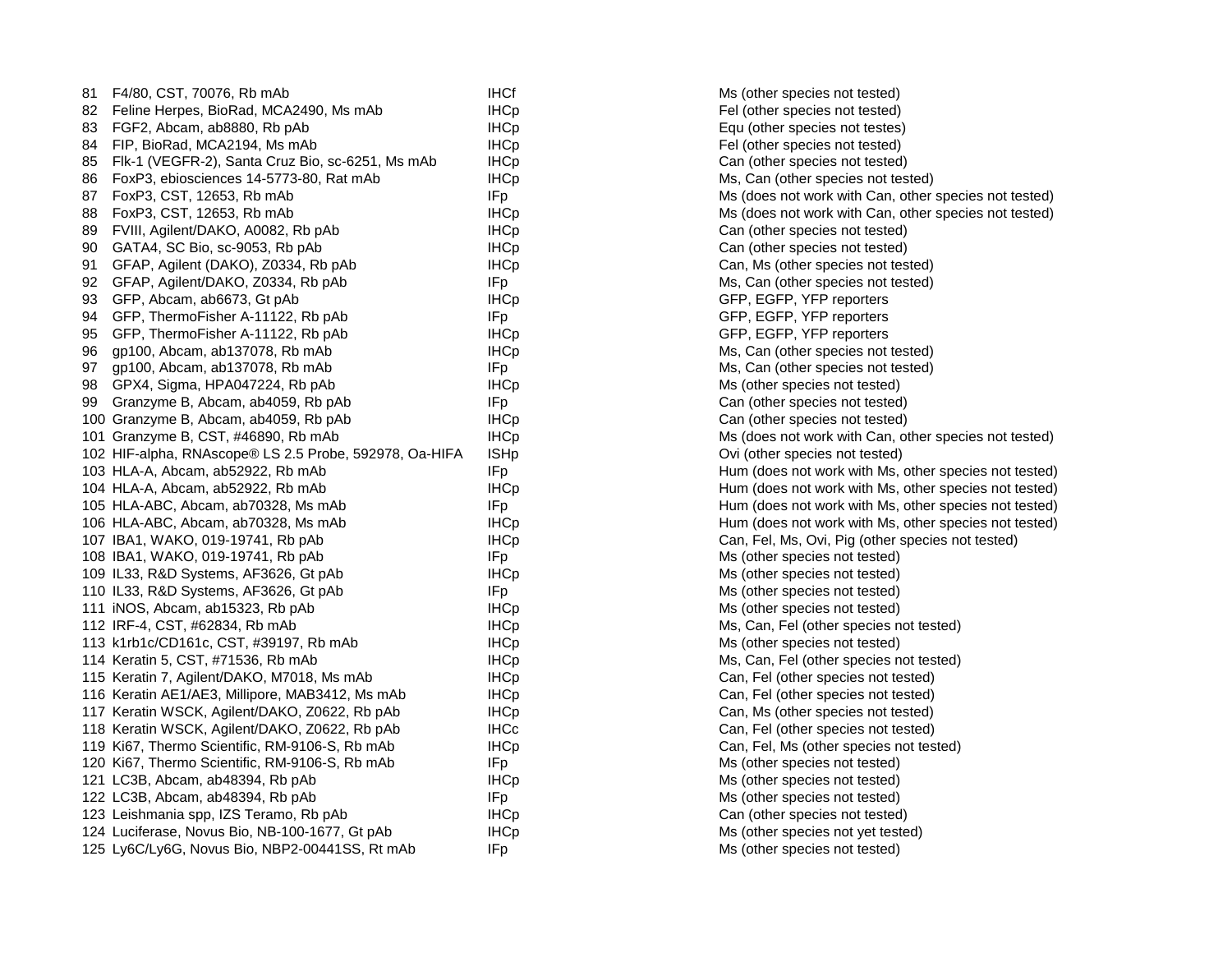| 126 Ly6C/Ly6G, Novus Bio, NBP2-00441SS, Rt mAb          | <b>IHCp</b>      |
|---------------------------------------------------------|------------------|
| 127 Ly75, Abcam, ab124897, Rb mAb                       | <b>IHCp</b>      |
| 128 Lyve1, AngioBio, 11-034, Rb mAb                     | <b>IHCp</b>      |
| 129 MBP, CST, #78896, Rb mAb                            | <b>IHCp</b>      |
| 130 MBP, SCB, sc-13912, Gt pAb                          | <b>IHCp</b>      |
| 131 MCT, Agilent/DAKO, M7052, Ms mAb                    | <b>IHCp</b>      |
| 132 Melan-A, Agilent/DAKO, M719629-2, Ms mAb            | <b>IHCp</b>      |
| 133 Mesothelin, Invitrogen, MA5-16378, Rb mAb           | <b>IHCp</b>      |
| 134 Mesothelin, Leica/Novocastra, NCL-L-MESO, Ms mAb    | <b>IHCp</b>      |
| 135 Mesothelin, RNAscope® LS 2.5 Probe, 413108, Hs-MSLN | <b>ISHp</b>      |
| 136 Mesothelin, RNAscope® LS 2.5 Probe, 443248, Mm-Msln | <b>ISHp</b>      |
| 137 MHC Class II (HLA-DR), Agilent/DAKO, m0746, Ms mAb  | <b>IHCp</b>      |
| 138 MHC class II, Abcam, ab25333, Rat mAb               | <b>IHCp</b>      |
| 139 MHC class II, Abcam, ab25333, Rat mAb               | IFp.             |
| 140 MHC Class II, Bio-Legned, 107601, Rat mAb           | IFp              |
| 141 MHC Class II, Bio-Legned, 107601, Rat mAb           | <b>IHCp</b>      |
| 142 MITF, Biocare, CM 424 BK, Ms mAb                    | <b>IHCp</b>      |
| 143 MOG, CST, #96457, Rb mAb                            | <b>IHCp</b>      |
| 144 MPO, Agilent/DAKO, A0398, Rb pAb                    | <b>IHCp</b>      |
| 145 Mt-ND5, RNAscope® LS 2.5 Probe, 897868, Mt-ND5      | <b>ISHp</b>      |
| 146 Mum1p, Agilent/DAKO, M7259, Ms mAb                  | <b>IHCp</b>      |
| 147 Nestin, Sigma, HPA026111, Rb pAB                    | IHC <sub>p</sub> |
| 148 NeuN, CST, #24307, Rb mAb                           | IFp              |
| 149 NeuN, CST, #24307, Rb mAb                           | <b>IHCp</b>      |
| 150 NeuN, EMD Millipore, MAB377, Ms mAb                 | <b>IHCp</b>      |
| 151 Neurofilament-L, CST, #2837, Rb mAb                 | <b>IHCp</b>      |
| 152 NGFR (ME20.4), BioLegend, 345102, Ms mAb            | <b>IHCp</b>      |
| 153 NGFR (P75NTR), CST, #8238S, Rb mAb                  | IHCp             |
| 154 NSE, Agilent/DAKO, M087329, Ms mAb                  | <b>IHCp</b>      |
| 155 NUMA1, LS Bio, B11047, Rb pAb                       | <b>IHCp</b>      |
| 156 OCT4, Abcam, ab19857, Rb pAb                        | <b>IHCp</b>      |
| 157 Olig2, EMD Millipore, AB9610, Rb pAb                | <b>IHCp</b>      |
| 158 Olig2, RNAscope® LS 2.5 Probe, 592968, Oa-OLIG2     | <b>ISHp</b>      |
| 159 OX40, CST, #61637, Rb mAb                           | <b>IHCp</b>      |
| 160 p53, Leica/Novocastra, NCL-L-p53-CM5p, Rb pAb       | <b>IHCp</b>      |
| 161 p65, CST, #8242, Rb mAb                             | <b>IHCp</b>      |
| 162 Papillomavirus, Biocare, RTU, CM177c, Ms mAb        | <b>IHCp</b>      |
| 163 Parvalbumin, Swant, PV235, Ms mAb                   | IFp              |
| 164 Parvalbumin, Swant, PV235, Ms mAb                   | <b>IHCp</b>      |
| 165 PAX-5, BD Biosciences, 610863, Ms mAb               | <b>IHCp</b>      |
| 166 PAX-5, CST, 12709 (D7H5X), Rb mAb                   | <b>IHCp</b>      |
| 167 PD-1, CST, #84651, Rb mAb                           | <b>IHCp</b>      |
| 168 PDGFR-b, BioGenex, NU463-UC, Rb mAb                 | <b>IHCp</b>      |
| 169 Phospho-AKT, CST, #4060, Rb Mab                     | <b>IHCp</b>      |
| 170 Phospho-ERK, CST, #4370, Rb Mab                     | <b>IHCp</b>      |

Ms (other species not tested) Ms (other species not tested) Ms (other species not tested) Ovine, Ms, Can (other species not tested) Ms (other species not tested) Can (other species not tested) Can (other species not tested) Hum (does not work with mouse, other species not tested) Hum (other species not tested) Hum (does not work in Ms, other species not tested) Ms (does not work in Hum, other species not tested) Ovi, Hum, Can, Pig (does not work with Ms, other species not tested) Ms (does not work with Hum, other species not tested) Ms (does not work with Hum, other species not tested) Ms (does not work with Hum, other species not tested) Ms (does not work with Hum, other species not tested) Can (other species not tested) Ovi, Ms, Can (other species not tested) Ms, Can, Pig (other species not tested) Ovi (other species not tested) Can, Fel (other species not tested) Ms (other species not tested) NHP, Ms (other species not tested) Ms, Ovi, NHP (other species not tested) Can, Fel, Ms (other species not tested) Ms, Can (other species not tested) Hum (does not work with Ms, other species not tested) Ms (does not with Hum, other species not tested) Can (other species not tested) Hum (does not work with Ms, other species not tested) Ms (other species not tested) Can, (other species not tested) Ovi (other species not tested) Ms (other species not tested) Ms (other species not tested) Can (other species not tested) Can (other species not tested) NHP (other species not tested) NHP (other species not tested) Can, Fel (other species not tested) Ms, Can, Fel (other species not tested) Ms (does not work with Can, other species not tested) Can (other species not tested) Can (other species not tested) Ms, Can (other species not tested)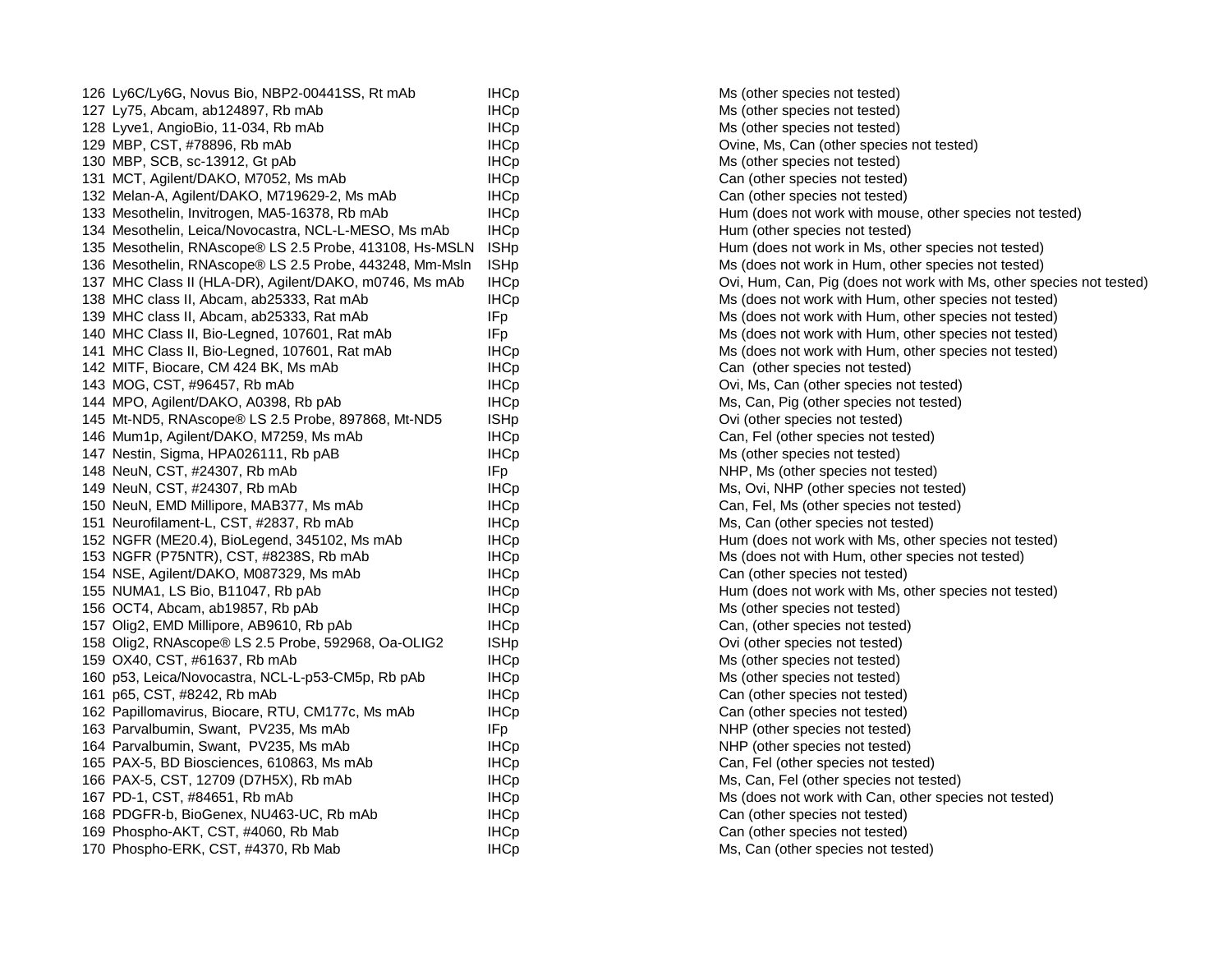| 171 Phospho-p38, CST, #4631, Rb mAb                         | <b>IHCp</b> |
|-------------------------------------------------------------|-------------|
| 172 Phospho-p65, Abcam, ab86299, Rb pAb                     | <b>IHCp</b> |
| 173 Phospho-S6, CST, #4858, Rb mAb                          | <b>IHCp</b> |
| 174 Phospho-Stat3, CST, #9145, Rb mAb                       | <b>IHCp</b> |
| 175 Phospho-Tau, CST, #12885, Rb mAb                        | <b>IHCp</b> |
| 176 PKC beta II, Abcam, ab32026, Rb mAb                     | <b>IHCp</b> |
| 177 Plakoglobin, Abcam, ab184919, Rb mAb                    | <b>IHCp</b> |
| 178 PNA, Vector Labs, CL-1075 Cy5,                          | IFp         |
| 179 PNL2, SCB, sc-59306 Ms mAb                              | <b>IHCp</b> |
| 180 ProSP-C, EDM Millipore, AB3786, Rb pAb                  | <b>IHCp</b> |
| 181 ProSP-C, EDM Millipore, AB3786, Rb pAb                  | IFp         |
| 182 PROX1, Angio Bio, #11-002p, Rb pAb                      | <b>IHCp</b> |
| 183 PSMA, Abcam, ab19071, Ms mAb                            | <b>IHCp</b> |
| 184 RFP, Rockland Antibodies, 600-401-379, Rb pAb           | <b>IHCp</b> |
| 185 RFP, Rockland Antibodies, 600-401-379, Rb pAb           | <b>IFp</b>  |
| 186 RIP3, Abcam. ab152130, Rb pAb                           | <b>IHCp</b> |
| 187 S100, Agilent/DAKO, Z0311, Rb mAb                       | <b>IHCp</b> |
| 188 S100, Biocare, CM089a, Ms mAb                           | <b>IHCp</b> |
| 189 S100, Biocare, CP021a, Rb pAb                           | <b>IHCp</b> |
| 190 S100, Leica Bond, PA0900, Rb pAb                        | <b>IHCp</b> |
| 191 SCP1, Abcam, ab175191, Rb mAb                           | <b>IHCp</b> |
| 192 SMA (α actin), Agilent/DAKO, M0851, Ms mAb              | <b>IHCp</b> |
| 193 SMA (α actin), CST, #19245, Rb mAb                      | <b>IHCp</b> |
| 194 SMA (α actin), Thermo Scientific, RB-9010-P1, Rb pAb    | <b>IHCp</b> |
| 195 Somatostatin, Abcam, ab30788, Rat mAb                   | <b>IHCp</b> |
| 196 Sox10, Abcam ab12843, Ms mAb                            | <b>IHCp</b> |
| 197 Sox10, Invitrogen, 703439, Rb pAb                       | <b>IHCp</b> |
| 198 STAT1, CST, #14994, Rb mAb                              | <b>IHCp</b> |
| 199 STRA8, Abcam, ab49602, Rb pAb                           | IFp         |
| 200 STRA8, Abcam, ab49602, Rb pAb                           | <b>IHCp</b> |
| 201 Synaptophysin, CST, #36404, Rb mAb                      | <b>IHCp</b> |
| 202 TIM-3, CST, #83882, Rb mAb                              | <b>IHCp</b> |
| 203 TMEM 119, Abcam, ab209064, Rb mAb                       | <b>IHCp</b> |
| 204 TTF1, Agilent/DAKO, M3575, clone 8G7G3/1, Ms mAb        | <b>IHCp</b> |
| 205 Tyrosine Hydroxilase (TH), EMD Millipore, AB152, Rb pAb | <b>IHCp</b> |
| 206 Vimentin, Abcam, ab92547, Rb mAb                        | <b>IHCp</b> |
| 207 Vimentin, Abcam, ab92547, Rb mAb                        | <b>IHCc</b> |
| 208 Vimentin, CST, #5741, Rb mAb                            | <b>IHCp</b> |
| 209 Vinculin, CST, #13901, Rb mAb                           | <b>IHCp</b> |
| 210 WT1, Cell Marque, #348M94, Ms mAb                       | <b>IHCp</b> |
| 211 ZO-1, Thermo Scientific, 61-7300, Rb pAb                | <b>IHCp</b> |

Ms (other species not tested) Can (other species not tested) Can, Ms (other species not tested) Ms (other species not tested) Ms (other species not tested) Ms (other species not tested) Can (other species not tested) Ms (other species not tested) Can (other species not tested) Ms (other species not tested) Ms (other species not tested) Can, Fel, Ms (other species not tested) Hum, Can (other species not tested) RFP, mCherry reporters RFP, mCherry reporters Equ (other species not tested) Can, Fel (other species not tested) Can, Fel (other species not tested) Ms (other species not tested) Ms, Can, Fel (other species not tested) Ms (does not work with Equ, other species not tested) Can, Fel (other species not tested) Ms (other species not tested) Can, Ms (other species not tested) Ms (other species not tested) Can (other species not tested) Ms (other species not tested) Ms (other species not tested) Ms (other species not tested) Ms (other species not tested) Can, Ms (other species not tested) Ms (other species not tested) Ms (other species not tested) Can, Fel (other species not tested) Ms (other species not tested) Can, Fel, Ms (other species not tested) Can, Fel (other species not tested) Ms (other species not yet tested) Ms (other species not yet tested) Ovi, Can (other species not yet tested) Ms (other species not yet tested)